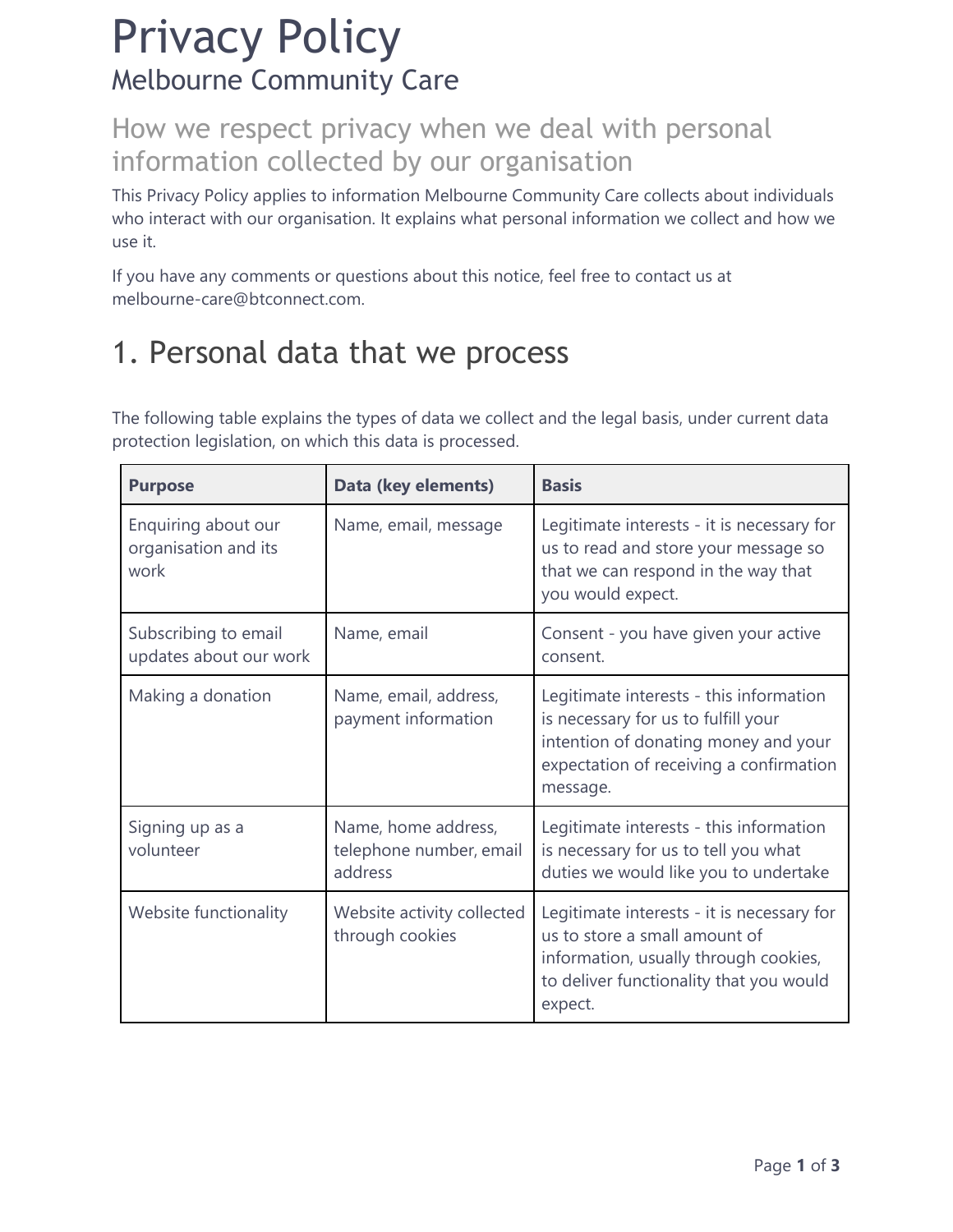# 2. How we use your data

We will only use your data in a manner that is appropriate considering the basis on which that data was collected, as set out in the table at the top of this policy.

For example, we may use your personal information to:

- reply to enquiries you send to us;
- handle donations that you initiate;
- where you have specifically agreed to this, inform you by email of meetings or events which we think may be of interest to you.

#### 3. When we share your data

We will only pass your data to third parties in the following circumstances:

- you have provided your explicit consent for us to pass data to a named third party;
- we are using a third party purely for the purposes of processing data on our behalf and we have in place a data processing agreement with that third party that fulfils our legal obligations in relation to the use of third party data processors; or
- we are required by law to share your data.

In addition, we will only pass data to third parties outside of the EU where appropriate safeguards are in place as defined by Article 46 of the General Data Protection Regulation.

### 4. How long we keep your data

We take the principles of data minimisation and removal seriously and have internal policies in place to ensure that we only ever ask for the minimum amount of data for the associated purpose and delete that data promptly once it is no longer required.

Where data is collected on the basis of consent, we will seek renewal of consent at least every three years.

### 5. Rights you have over your data

You have a range of rights over your data, which include the following:

- Where data processing is based on consent, you may revoke this consent at any time and we will make it as easy as possible for you to do this (for example by putting 'unsubscribe' links at the bottom of all our marketing emails).
- You have the right to ask for rectification and/or deletion of your information.
- You have the right of access to your information.
- You have the right to lodge a complaint with the Information Commissioner if you feel your rights have been infringed.

A full summary of your legal rights over your data can be found on the Information Commissioner's website here: https://ico.org.uk/